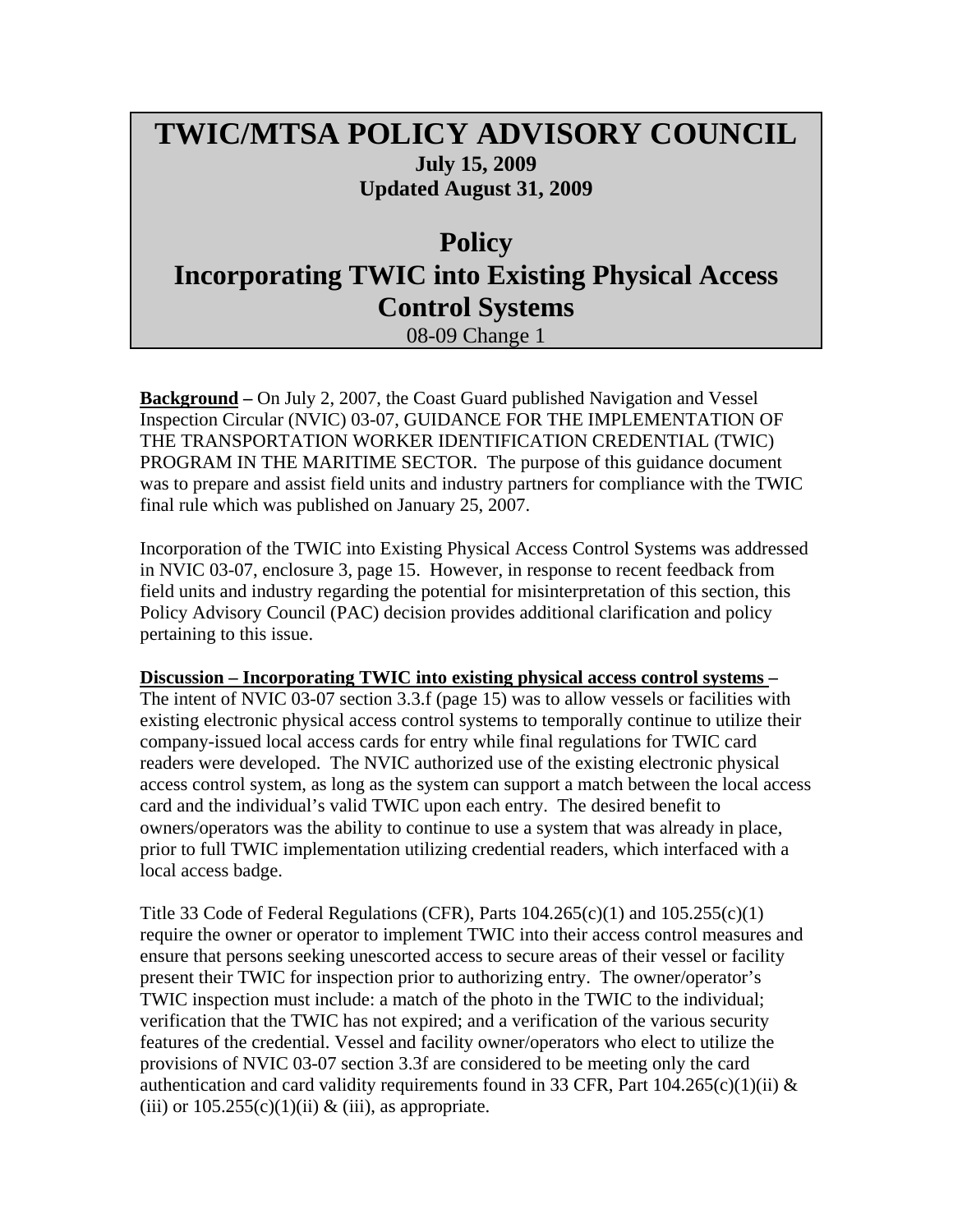The example provided in 3.3.f states the "TWIC does not need to be used as a visual identity badge for each entry." This is still the USCG policy; however, identity verification of the individual utilizing a company credential or access card is still required before unescorted access may be granted to secure areas, as is stated in section 3.3.a of the NVIC, and in accordance with 33 CFR  $104.265(c)(1)(i)$  or  $105.255(c)(1)(i)$ , as appropriate. Verification is necessary to ensure the company card is not being utilized by another individual who may be unauthorized. This verification could be accomplished via gate guard, Closed Circuit Television (CCTV) or other means acceptable to the relevant Coast Guard Captain of the Port (COTP).

The aim of the Coast Guard remains the same. The Coast Guard seeks to enhance the security of ports and vessels by ensuring that only persons who hold valid TWICs are granted unescorted access to secure areas of MTSA regulated vessels and facilities.

**Policy –** Coast Guard policy surrounding sections 3.3.a and 3.3.f of NVIC 03-07 is as follows:

- 1. Owners/operators must be capable of demonstrating to Coast Guard inspectors that issuance of a unique local access card to an individual, allowing the individual unescorted access into the secure area of the vessel or facility, is tied to verification of a valid TWIC being issued to the individual. Initial verification of the TWIC must meet all of the inspection requirements in 33 CFR  $104.265(c)(1)$ or  $105.255(c)(1)$  (as appropriate). An individual who does not hold a valid TWIC must not hold a company-issued local access card that allows unescorted access into secure areas.
- 2. Once a TWIC is verified to be valid, and until the Coast Guard publishes a final rule requiring the use of TWIC readers as an access control measure, a company issued local access card can be used for unescorted access to secure areas. Identity verification (33 CFR  $104.265(c)(1)(i)$  or  $105.255(c)(1)(i)$ ), must still be performed to ensure the individual presenting the company issued local access card is the individual authorized unescorted access. This means that a match of the photo on the company card to the individual must occur.
- 3. Continued use, by an individual, of the company-issued local access card to gain access to secure areas of the vessel or facility is authorized based on the vessel's or facility's verification that the individual's TWIC remains valid in accordance with 3.3.f of NVIC 03-07 prior to authorizing unescorted access to a secure area.
- 4. Unescorted individuals, who have gained access within a vessel's or facility's secure area using the company-issued local access card, must still be in possession of their TWIC, or be able to retrieve it within a reasonable time, as required by 33 CFR 101.515(d)(1)  $\&$  (2). If during the check of the TWIC it is found to be invalid, the company-issued local access card to the secure area is also invalid. Appropriate action by the Coast Guard will follow if a person is found to not be in possession of a valid TWIC.
- 5. Use of existing electronic card readers, designed to work with the TWIC, is authorized to meet the requirements for card authentication and card validity (33 CFR 104.265(c)(1)(ii) & (iii) or  $105.255(c)(1)(ii)$  & (iii)). Identity verification  $(33 \text{ CFR } 104.265(c)(1)(i) \text{ or } 105.255(c)(1)(i))$ , in which a match of the photo on the TWIC is compared with the individual presenting the TWIC, must still be performed separately. Identity verification can be accomplished by utilizing a